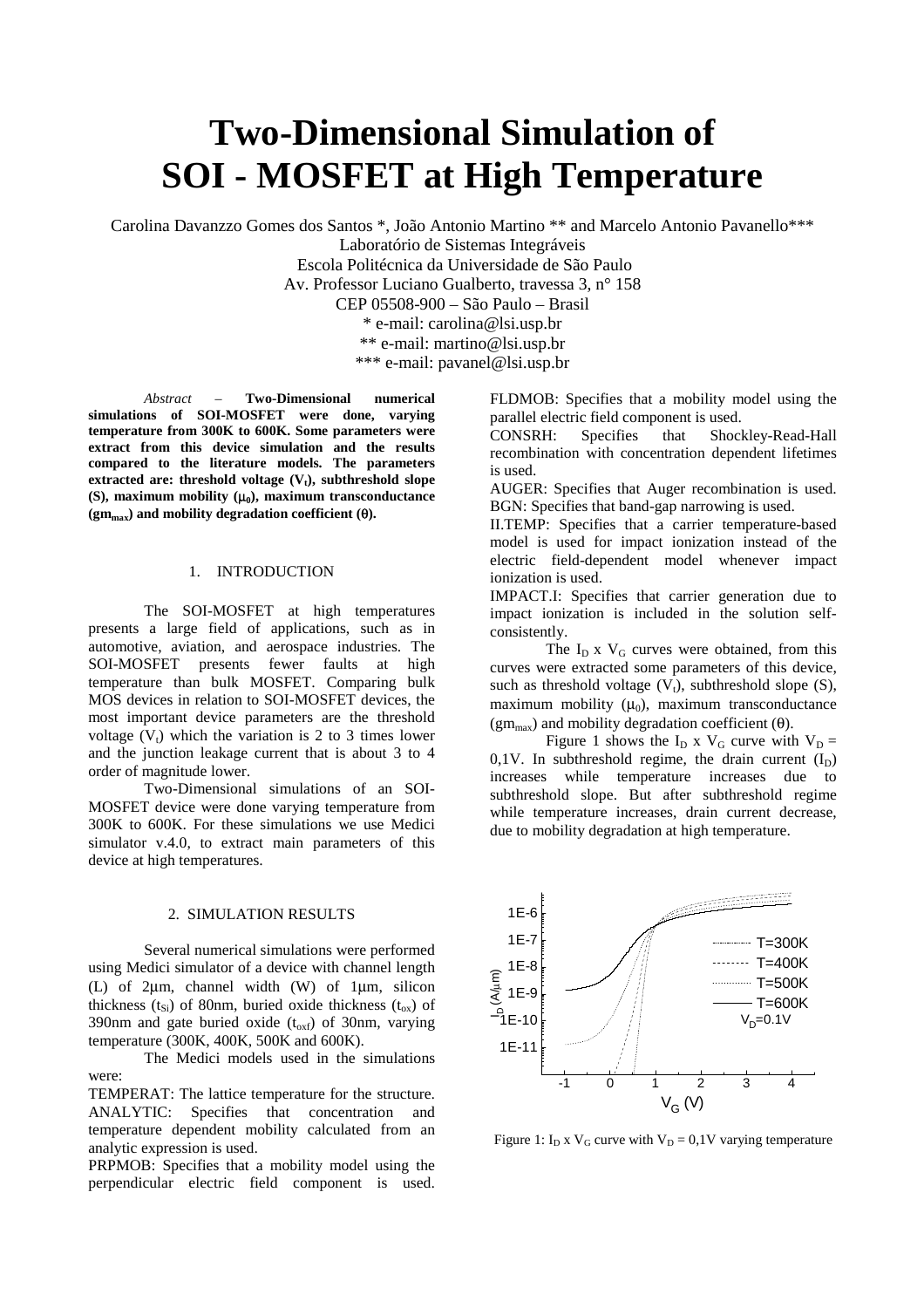$$
I_{D} = \mu \cdot C_{ox} \cdot \frac{W}{L} \left[ (V_{G} - V_{t}) \cdot V_{D} - \frac{V_{D}^{2}}{2} \right]
$$
 (1)

Where:  $\mu$  = mobility of the carriers,  $C_{ox}$  = Oxide capacitance,  $W =$  channel width,  $L =$  channel length,  $V_D =$  drain-source voltage,  $V_t$  = threshold voltage,  $V_G$  = gate voltage.

The SOI-MOSFET transconductance, *gm*, is a measure of the effectiveness of drain current control by gate voltage. It is noted in Figure 2 and 3 the transconductance degradation with temperature increases. This degradation has relation with mobility of the carriers reduction. The transconductance equation (2) shows this dependence:

$$
gm = \mu \cdot C_{ox} \cdot \frac{W}{L} \cdot V_D
$$
 (2)



Figure 2: gm x  $V_G$  curve varying temperature



Figure  $3:gm_{max}$  x T curve

The threshold voltage is the voltage value applicated to the gate, which a sufficient number of movable charges accumulate in channel region, in such a way to invert its surfaces increasing the conduction channel between source and drain. The Figure 4 was extracted from second derivative of  $I_D x V_G$  curve simulated. As expected, it is noted in figure 4 the threshold voltage  $(V_t)$  decreases when temperature increases. The threshold voltage dependence with

temperature, after some simplifications, for fully depleted SOI MOSFETs, is given by equation (3):

$$
\frac{dV_t}{dT} = \frac{d\phi_F}{dT} \left[ 1 + \frac{q}{C_{ox}} \sqrt{\frac{\epsilon_{Si} \cdot Na}{k \cdot T \cdot \ln(Na/ni)}} \right]
$$
(3)

Where:  $\phi_F$  = Fermi potential, q = elementary electron charge,  $k = Boltzmann constant, T = temperature, Na = concentration$ of type p dopants, ni = intrinsic electrons concentration,  $\varepsilon_{\text{Si}}$  = silicon permitivity.

While temperature increase, the intrinsic carriers concentration increase and  $\phi_F$  decrease, what make that  $xd_{max}$  decrease too. In this moment the fully depleted device becomes partially depleted above a critic temperature,  $(T_k)$  that is approximately 514 K and the transistor behaves similarly to the bulk one.

This is observed in simulated transistor, as we can see in  $V_t$  x T curve, after one temperature the threshold voltage has a sudden roll off, from this moment the fully depleted device becomes partially depleted.



Figure 4:  $V_t$  x T curve

The Figure 5 shows the variation of θ (mobility degradation coefficient) in relation with V<sub>G</sub> –  $V_t$  in several temperatures, calculated using equation 4. It is noted that while temperature increases the  $\theta$ decrease. Observed to that the curve of 600K has a bigger difference than another curves, we can say that the device is partially depleted.



Figure 5: θ x V<sub>G</sub> – V<sub>t</sub> curve, varying temperature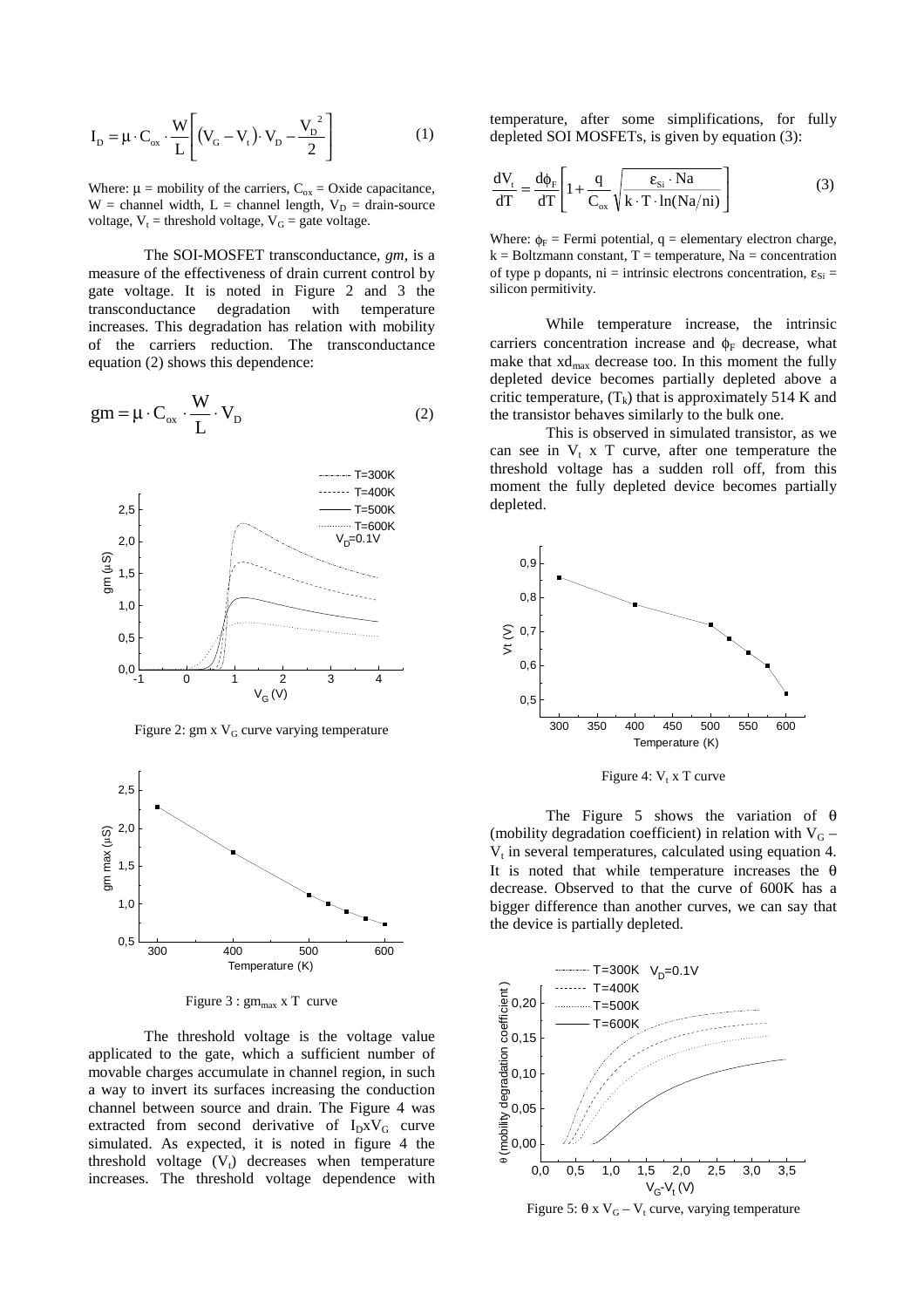The maximum mobility  $(\mu_{\text{max}})$  decreases at high temperature, due to the larger crystalline lattice vibration, due to minority carriers shock. This degradation is shown in Figure 6. The maximum mobility has been extracted in the maximum transconductance.

The mobility dependence with gate bias is given by equation (4):

$$
\mu = \frac{\mu_{\text{max}}}{1 + \theta (V_{\text{G}} - V_{\text{t}})}
$$
(4)

Where:  $\mu_{\text{max}} =$  maximum mobility of the carriers,  $V_G =$  gate voltage,  $V_t$  = threshold voltage,  $\theta$  = mobility degradation coefficient.



Figure 6:  $\mu_{\text{max}}$  x T curve

The figure 7 shows S (subthreshold slope) x T curve, observed that the slope increase when temperature increase due to temperature (T) to be directly proportional to subthreshold slope (S), and another terms of equation (5) are smaller. This slope is given by equation (5):

$$
S = \frac{kT}{q} \ln(10) \left( 1 + \frac{C_{\text{depl}}}{C_{ox}} \right)
$$
 (5)

Where:  $C_{\text{depl}}$  = depletion capacitance S depl  $C_{depl} = \frac{dQ_{depl}}{d\phi_S}$  (6)



Figure 7: S x T curve

Figure 8 shows  $I_D$  x  $V_D$  curve varying  $V_G$  to obtain a same polarization condition, simulated without Impact Ionization model, with  $V_{GT} = 200$  mV, where  $V_{GT} = V_G - V_t$ .



Figure 8:  $I_D$  x  $V_D$  curve varying temperature, without impact ionization

Figure 9 shows  $I_D$  x  $V_D$  curve, with impact ionization model. Is observed that when impact ionization model is used the drain breakdown voltage  $(BV_D)$  decrease, due to parasitic bipolar transistor found in the n-channel SOI-MOSFET, that is not so good.



Figure 9:  $I_D xV_D$  curve, varying temperature, with impact ionization.

### 3. CONCLUSION

Numerical Two-Dimensional simulations of SOI nMOSFETs at high temperatures were used to study some electrical parameters such as threshold voltage, transconductance, mobility degradation coefficient and subthreshold slope.

It is observed that threshold voltage reduces due to the Fermi potential decrease, the subthreshold slope increases due to large diffusion current, and the maximum mobility decreases due to the larger crystalline lattice vibration. Although the maximum mobility reduces at high temperatures the mobility degradation coefficient decreases as the temperature increases.